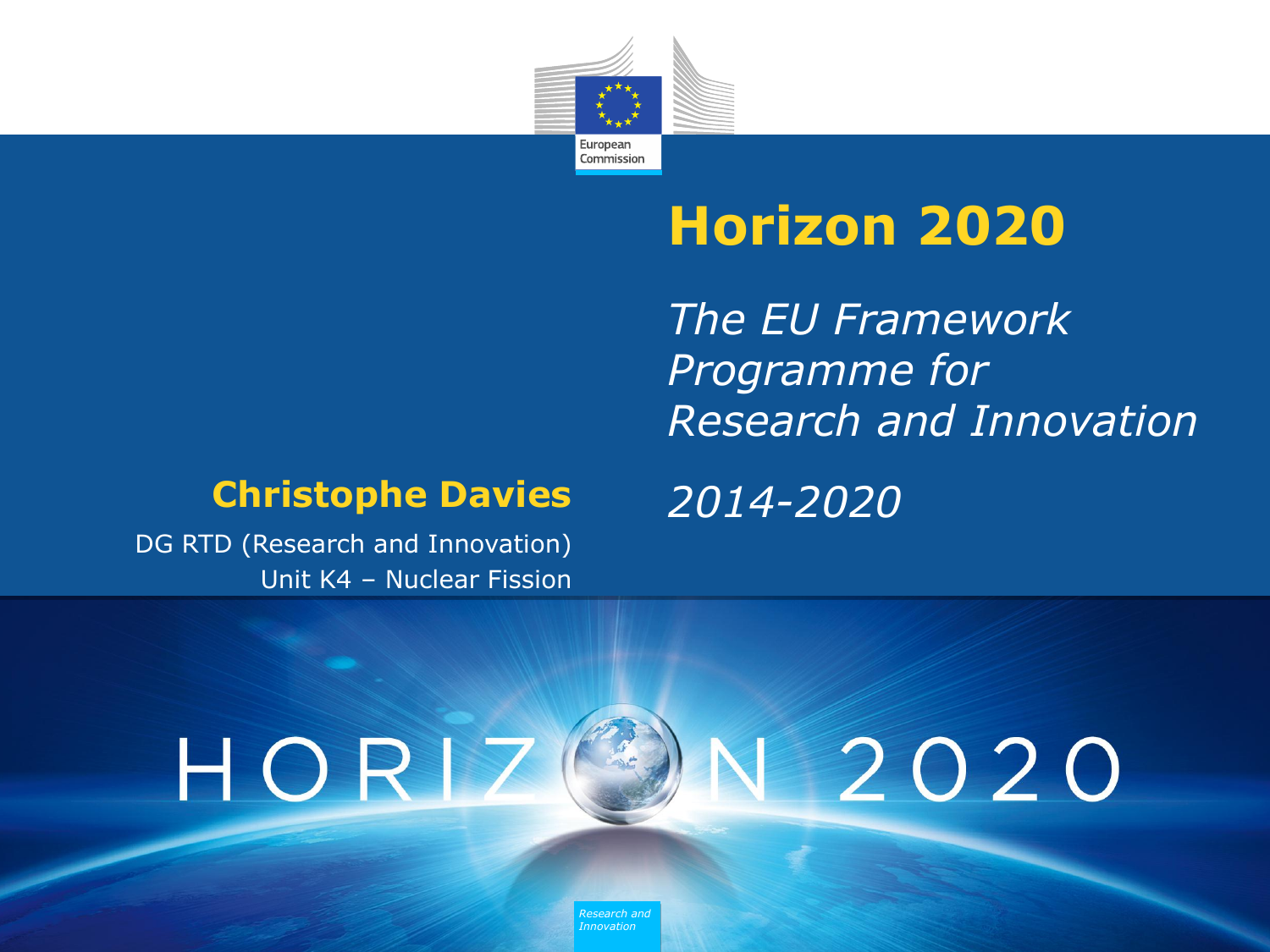



## **Multiannual Financial Framework 2014-2020**

• *Key Challenge: stabilise the financial and economic system while taking measures to create economic opportunities*

- **Smart & inclusive growth (€491bn)**
	- **Education, Youth, Sport**
	- **Connecting Europe**
	- **Cohesion**
	- **Competitive Business SMEs**
	- **Horizon 2020**
- **Sustainable growth, natural resources (€383bn)**
- **Security and citizenship (€18.5bn)**
- **Global Europe (€70bn)**
- **Administration (€62.6bn)**

### **TOTAL: €1.025bn**

*Policy Research and Innovation*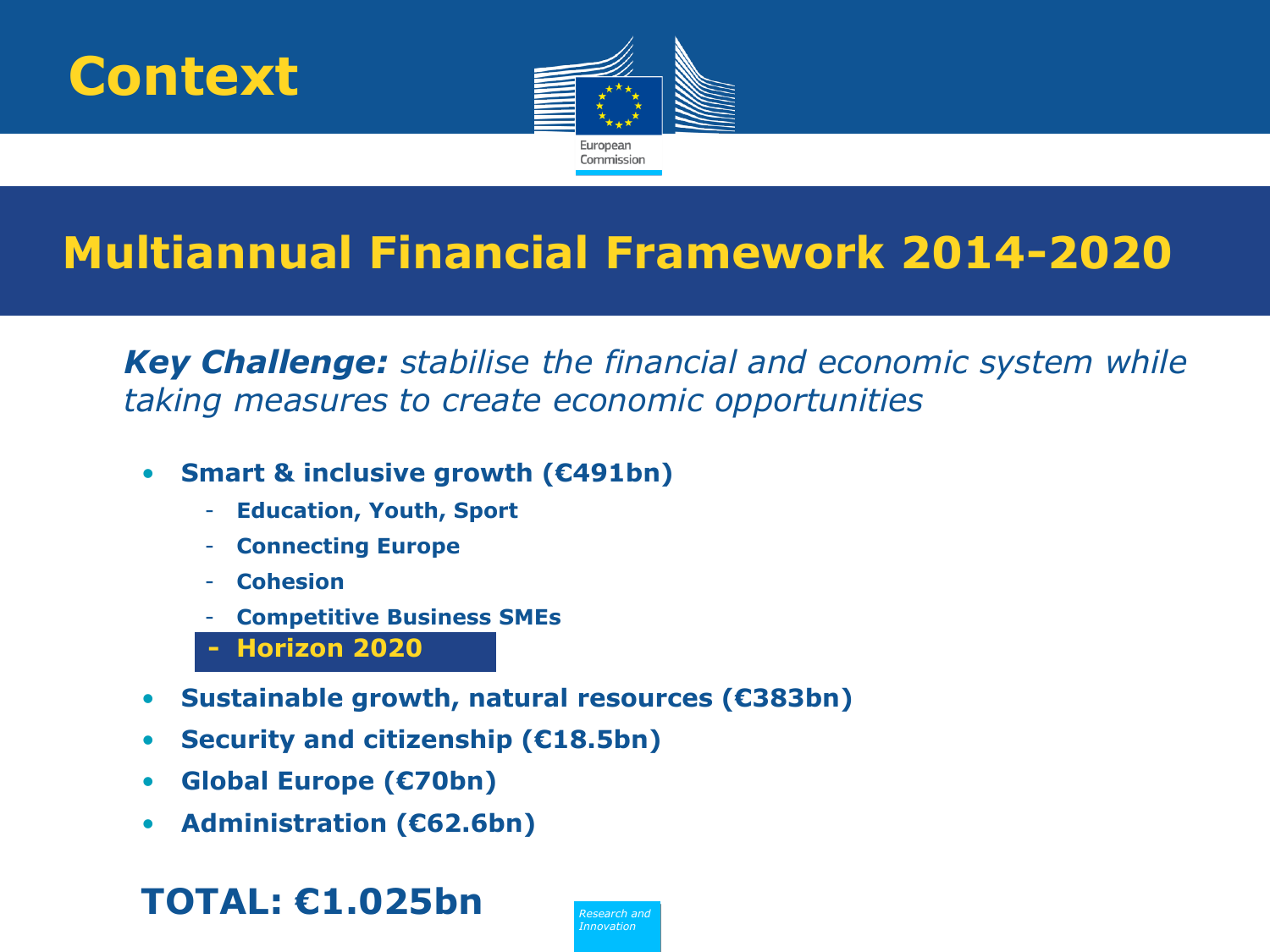

- Commission proposal for a 80 billion euro research and innovation funding programme (2014-2020)
- A core part of Europe 2020, Innovation Union & European Research Area:
	- **Responding to the economic crisis** to invest in future jobs and growth
	- **Addressing people's concerns** about their livelihoods, safety and environment
	- **Strengthening the EU's global position** in research, innovation and technology

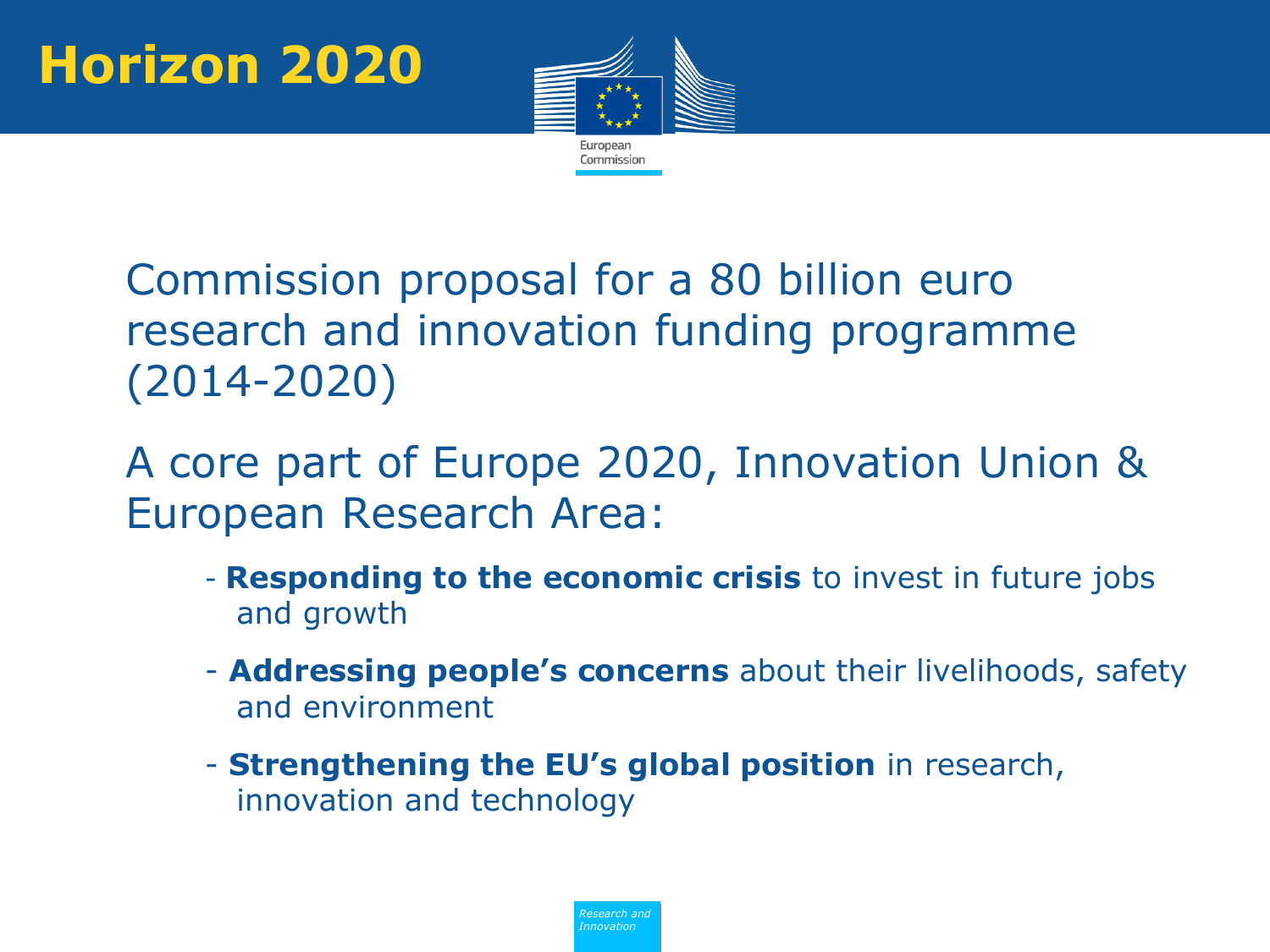# **Priorities**



## **1.Excellent science (EUR 24418 million)**

European Research Council, Future and Emerging Technologies, Marie Curie actions & Res. Infrastructures

## **2.Industrial leadership (EUR 17938 million)**

Industrial technologies (ICT, nanotechnologies, materials, biotechnology, manufacturing, space), risk finance for R&I & SMEs

## **3.Societal challenges (EUR 31748 million)**

Health, demographic change and wellbeing; Food security, agriculture, marine res. & bioeconomy; Finergy (non-Euratom) EUR 5782 million, Transport; Climate, resources & raw materials and Society

### *+* **European Institute Technology (EIT)** (EUR 2.8 billion)

*+* **Joint Research Centre (JRC)** (EUR 1962 million)

+ Euratom (€1788 million), ITER (other proposal €2573 million)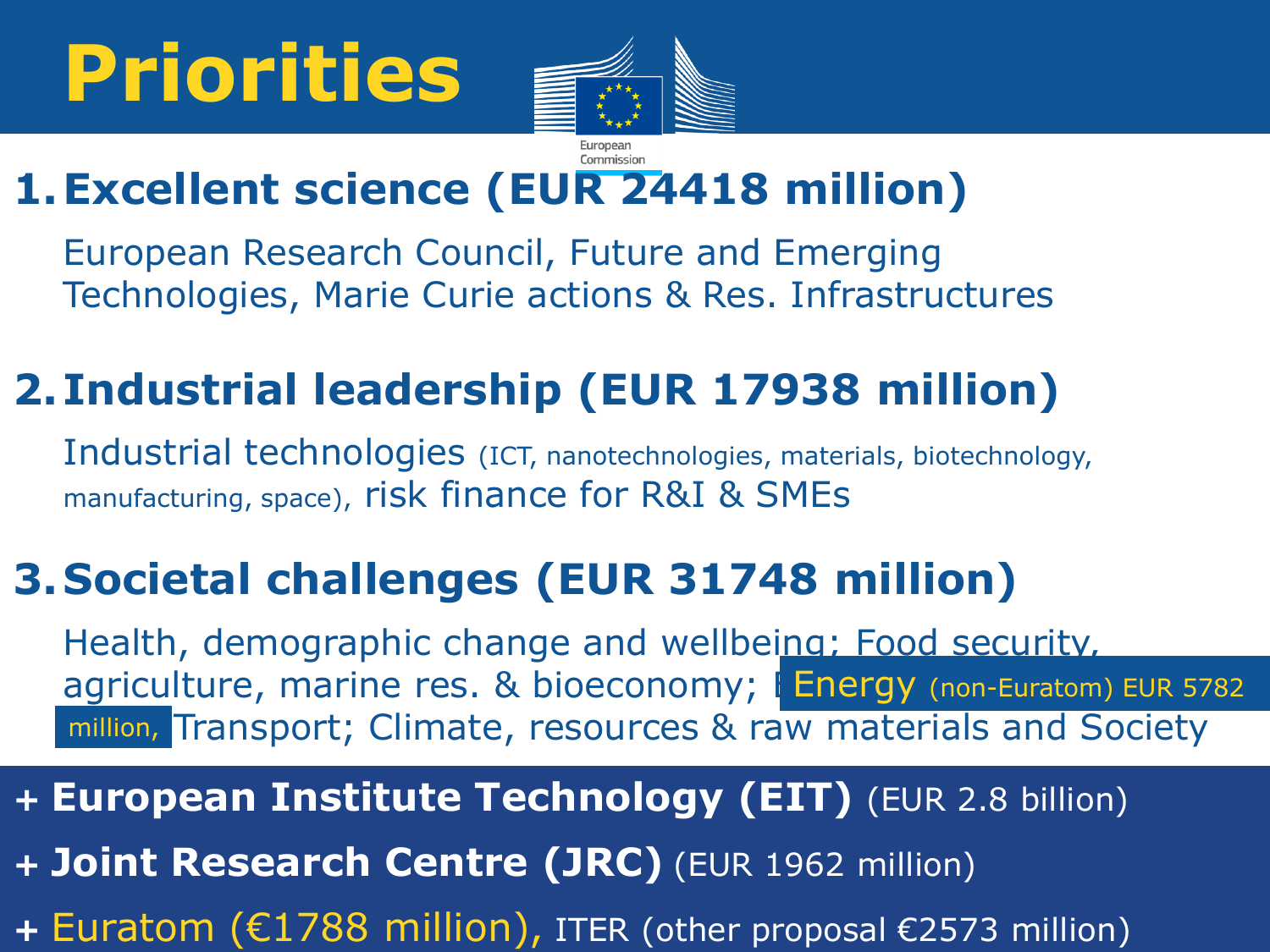

#### *Budget: TOTAL: € 1788 million, including Fission €355 million; Fusion € 710 million; JRC € 724 million.*

#### *General objective:*

- Improve nuclear safety, security & radiation protection
- Contribute to the long-term decarbonisation of the energy system, in a safe, efficient and secure way

#### *Specific objectives for indirect actions (fission):*

- support **safe operation** of nuclear systems;
- contribute to development of solutions for the **management of ultimate waste**;
- support development and sustainability of **nuclear competences**;
- foster **radiation protection**;
- promote **innovation and industrial competitiveness**
- ensure availability and use of **research infrastructures**

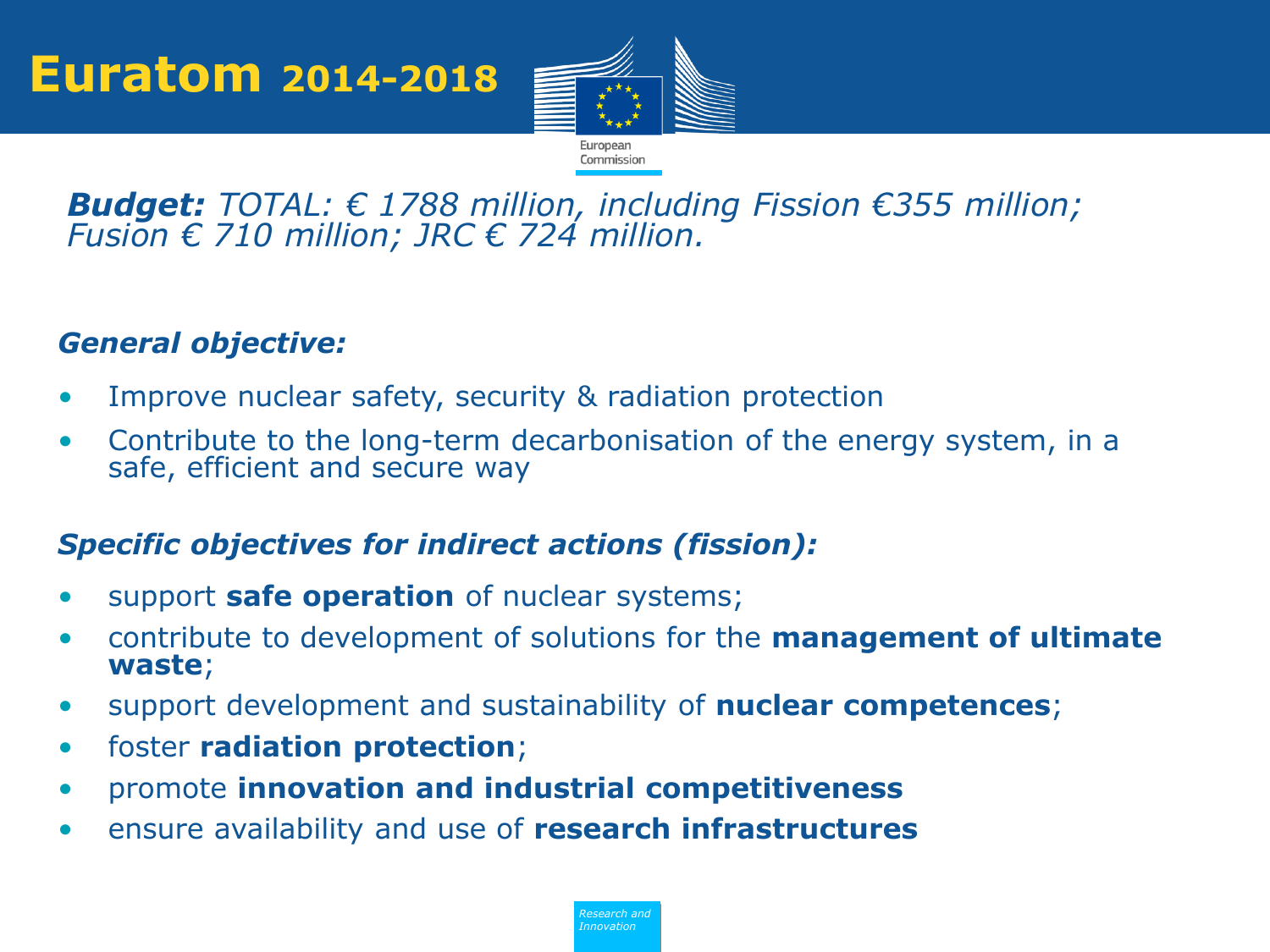

• Specific instrument envisaged by the Rules for Participation

**Programme co-fund action** - for supplementing calls or programmes funded by entities other than EU bodies managing research and innovation programmes

- Support for indirect actions instruments provided for by the New Financial Regulation See for example EMRP (emrponline.eu)
- .... Also complementary use of Structural Funds (relation with national Operational Programmes)

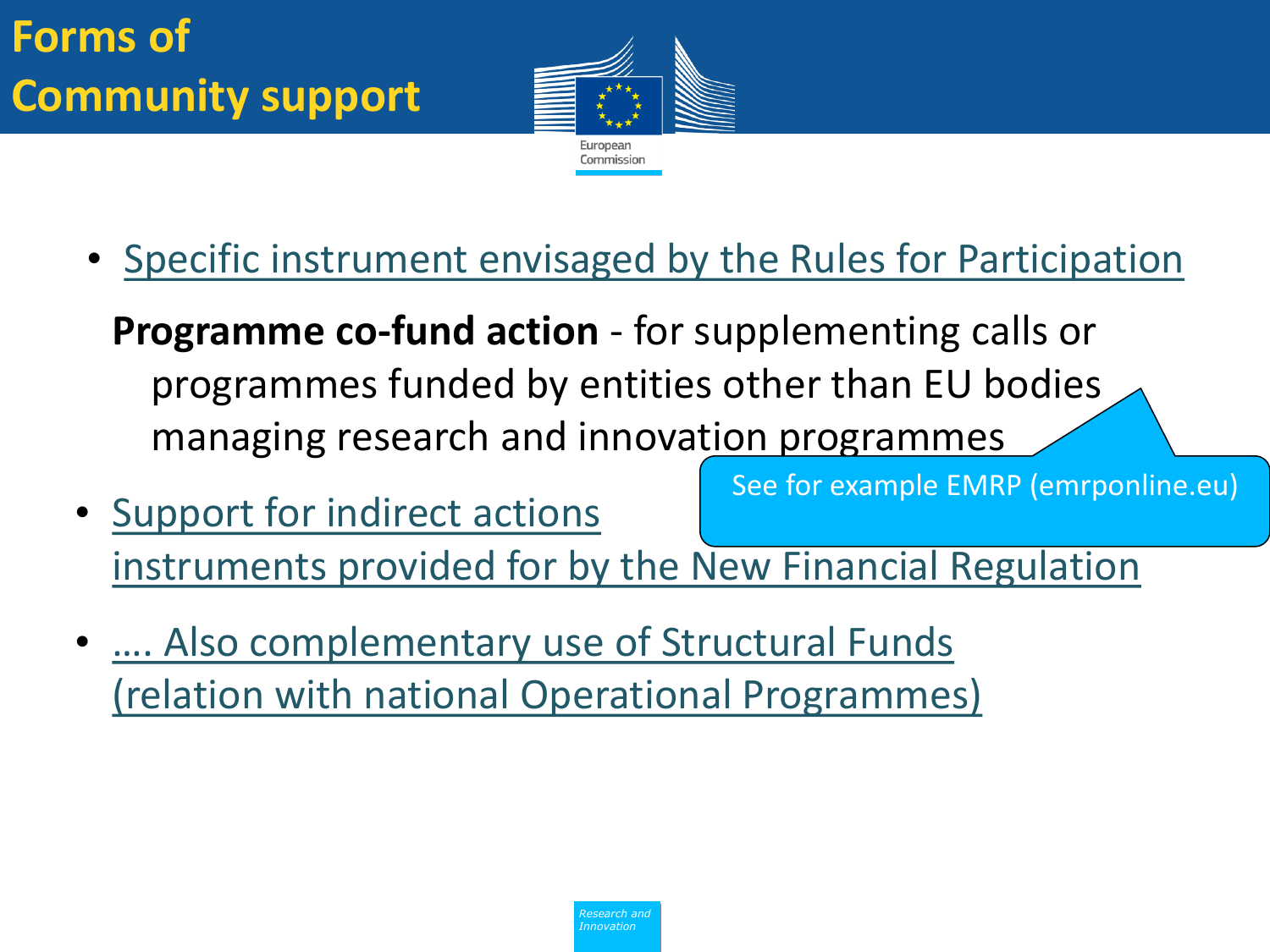## **Work Programme**



- The essential element for implementing the actions
- Detailed objectives, associated funding
- Multi-annual approach & strategic orientations for the following years of implementation
- Links with the platforms' SRAs?-
- Possible co-fund actions?
- Cross-cutting, regional or international activities?

To be discussed with TPs

To be discussed with MSs

## **WP 2014 expected in summer 2013**

*Policy Research and Innovation research for a low carbon economy fission research"Input based on symposium in 2013 "Benefits and limitations of nuclear fission*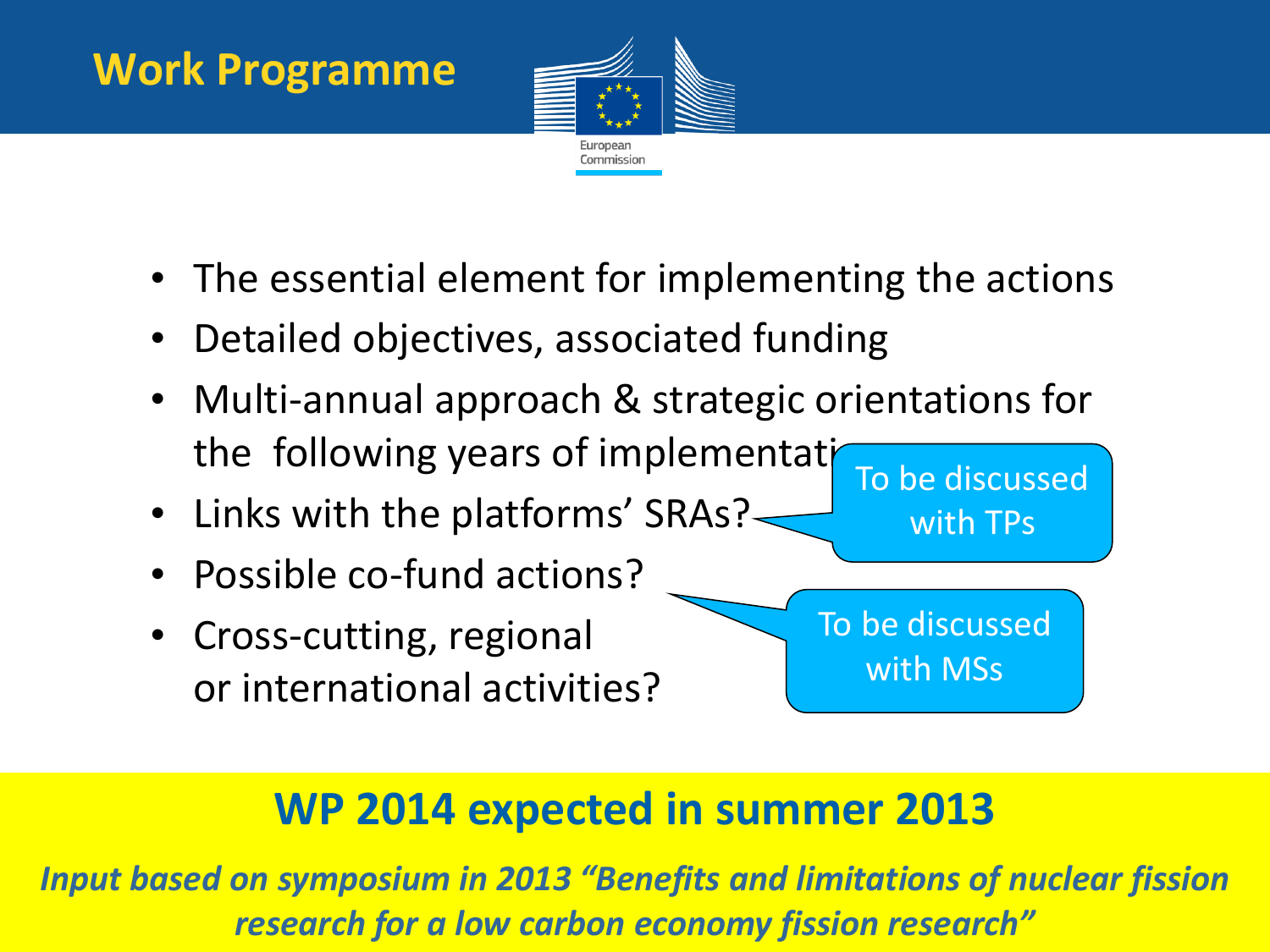

# **Next steps**

- **Ongoing:** Parliament and Council negotiations on the basis of the Commission proposals
- **Ongoing:** Parliament and Council negotiations on EU budget 2014-2020 (including overall budget for Horizon 2020)
- **Mid 2012:** Final calls under 7th Framework Programme for research to bridge gap towards Horizon 2020
- **Mid 2013:** Adoption of legislative acts by Parliament and Council on Horizon 2020
- **1/1/2014: Horizon 2020 starts, launch of first calls**

*Policy Research and Innovation*